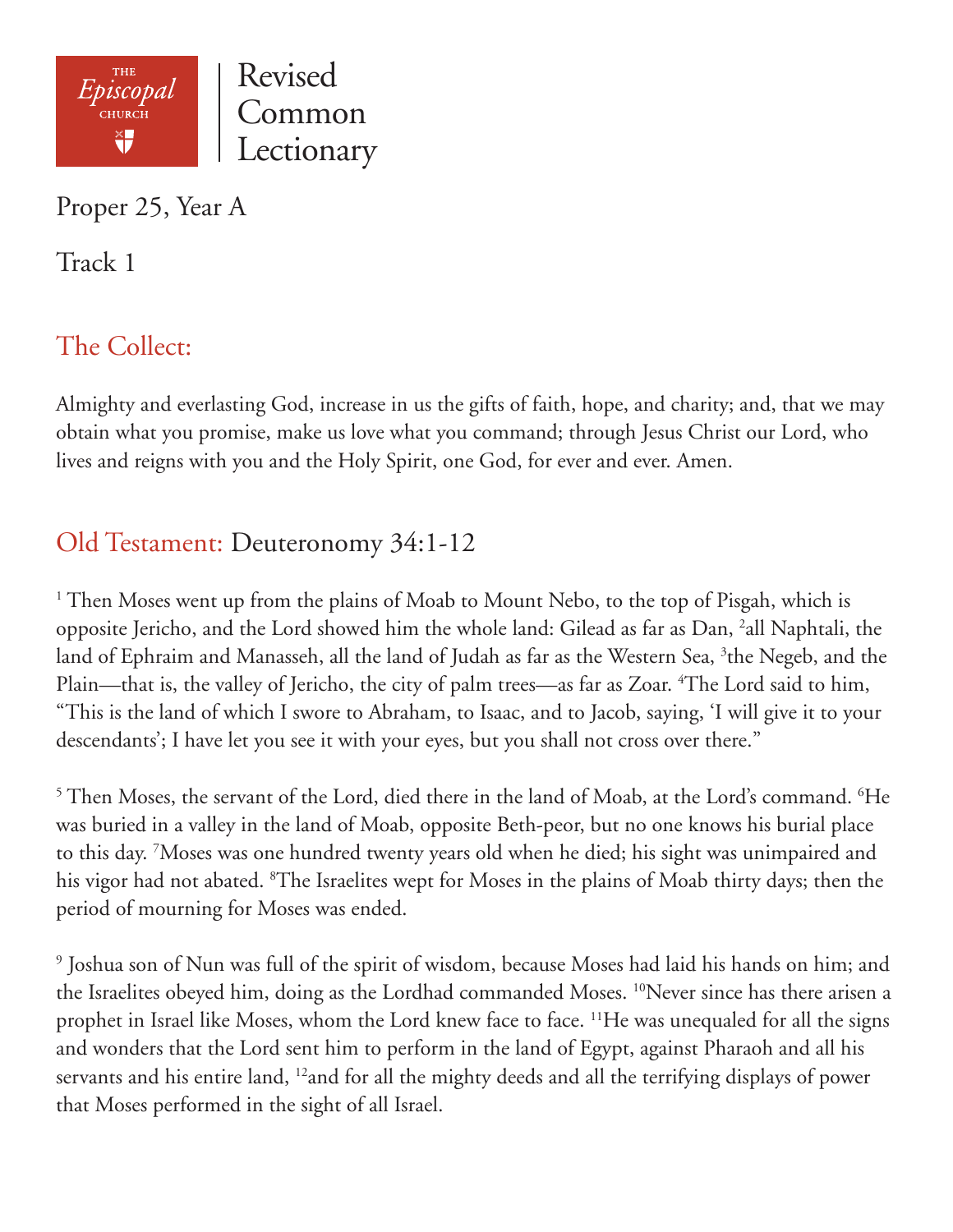#### Psalm: Psalm 90:1-6, 13-17

<sup>1</sup> Lord, you have been our refuge \*

 from one generation to another 2 Before the mountains were brought forth, or the land and the earth were born, \* from age to age you are God. <sup>3</sup> You turn us back to the dust and say,  $*$  "Go back, O child of earth."  $4$  For a thousand years in your sight are like yesterday when it is past  $*$  and like a watch in the night. 5 You sweep us away like a dream; \* we fade away suddenly like the grass.  $6$  In the morning it is green and flourishes;  $*$  in the evening it is dried up and withered. <sup>13</sup> Return, O Lord; how long will you tarry? \* be gracious to your servants. <sup>14</sup> Satisfy us by your loving-kindness in the morning; \* so shall we rejoice and be glad all the days of our life.  $15$  Make us glad by the measure of the days that you afflicted us  $*$  and the years in which we suffered adversity. <sup>16</sup> Show your servants your works \* and your splendor to their children.  $17$  May the graciousness of the Lord our God be upon us;  $*$ 

 prosper the work of our hands; prosper our handiwork.

### Epistle: 1 Thessalonians 2:1-8

<sup>1</sup> You yourselves know, brothers and sisters, that our coming to you was not in vain, <sup>2</sup>but though we had already suffered and been shamefully mistreated at Philippi, as you know, we had courage in our God to declare to you the gospel of God in spite of great opposition. <sup>3</sup>For our appeal does not spring from deceit or impure motives or trickery, <sup>4</sup>but just as we have been approved by God to be entrusted with the message of the gospel, even so we speak, not to please mortals, but to please God who tests our hearts. 5 As you know and as God is our witness, we never came with words of flattery or with a pretext for greed; <sup>6</sup>nor did we seek praise from mortals, whether from you or from others,